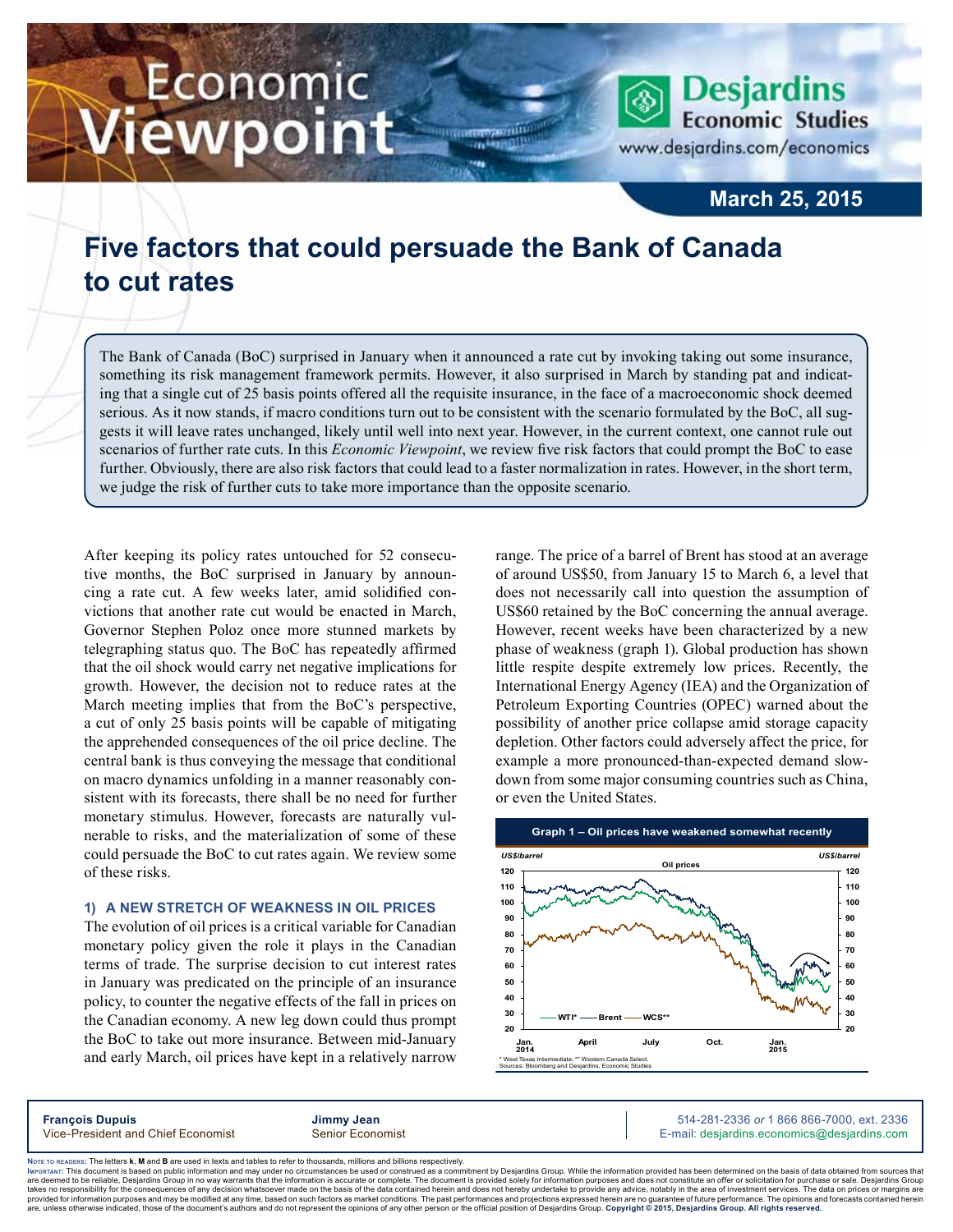



In a recent *Economic Viewpoint*<sup>1</sup> , we have described two alternative scenarios for oil prices, including one of prolonged price weakness. The materialization of such scenario would result in the near-term maintenance of a level of around US\$40 for the barrel of WTI (West Texas Intermediate), which would be followed by a relatively rapid rise in 2016. One cannot necessarily rule out a scenario in which prices fall further in the short term, especially if available storage capacity continues to diminish. This would represent a temporary situation, in our opinion, since the ensuing rapid decline in production would help restore equilibrium prices at a higher level. It remains that the increased volatility and uncertainty that would accompany such scenario could constitute enough of a reason for the BoC to increase the degree of accommodation.

#### **2) A more pronounced-than-expected income shock**

The BoC has insisted on the heavy toll the oil price shock would exact on incomes. In a direct sense, this refers to the income of oil workers and the profits of oil producers. In both cases, the oil price rise of recent years had resulted in a significant contribution to revenues, which spread to the whole economy via multiplication. The Canadian economy is currently experiencing the flip side of this coin, and the BoC estimates that the equivalent of a full year worth of income growth might be lost.

Real gross domestic income (GDI) is a concept of economic growth that adjusts the evolution of real GDP to account for variations in the terms of trade<sup>2</sup>. The BoC has significantly revised down its forecast for real gross domestic income growth to reflect the ongoing terms of trade shock. As of January it expected GDI growth of just 0.6%, a level so low that it has rarely been experienced outside of a recession setting (graph 2). Nonetheless giving some credence to this assumption, real GDI fell 0.7% annualized in the fourth quarter of 2014 (graph 3), while the available data for the first quarter of 2015 points to a new contraction.

Although the BoC has already greatly tempered its expectations regarding the evolution of gross domestic income (it was expecting growth of 2.7% for 2015 last July), weaker oil prices could elicit another downward revision to its forecasts. This being said, a scenario whereby oil prices are roughly in line with the BoC's estimate but income growth is penalized more heavily than envisioned, is not entirely

**Graph 2 – Gross domestic income growth as weak as being expected by the BoC\* has rarely been seen in expansion**



**Graph 3 – Gross domestic income growth flipped to negative territory in the fourth quarter**



implausible. Signs confirming the materialization of such risk could result in the BoC cutting rates again.

#### **3) A generalized real estate correction**

We expect that most oil-producing provinces will experience fairly serious slowdowns in 2015. For now, economic indicators from these regions are rather mixed, but we nevertheless discern signs of a macroeconomic shock within the real estate market. From their peak of last October, property sales have plunged 35% in Alberta. In Saskatchewan, we witness a 24% drop from the September peak in sales in this province.

While spectacular, these dynamics are not surprising. A context such as the one that is being expected in oil-producing provinces is usually synonymous with job losses and rising household financial difficulties. Depending on the severity of the impact, this can cause financial institutions to record losses on certain loans and tighten their lending requirements. There is a risk that such decisions are not confined to the regions concerned and that credit availability is restricted across the country. This situation would exacerbate the economic slowdown, as was observed in the United States during the late crisis.

<sup>1</sup> Desjardins, Economic Studies, *Economic Viewpoint*, "Where will oil prices go now?," February 16 2015, [www.desjardins.com/ressources/pdf/](http://www.desjardins.com/ressources/pdf/pv150216-e.pdf?resVer=1424111285000) [pv150216-e.pdf?resVer=1424111285000.](http://www.desjardins.com/ressources/pdf/pv150216-e.pdf?resVer=1424111285000)

<sup>2</sup> The terms of trade are defined as the ratio of export prices to import prices.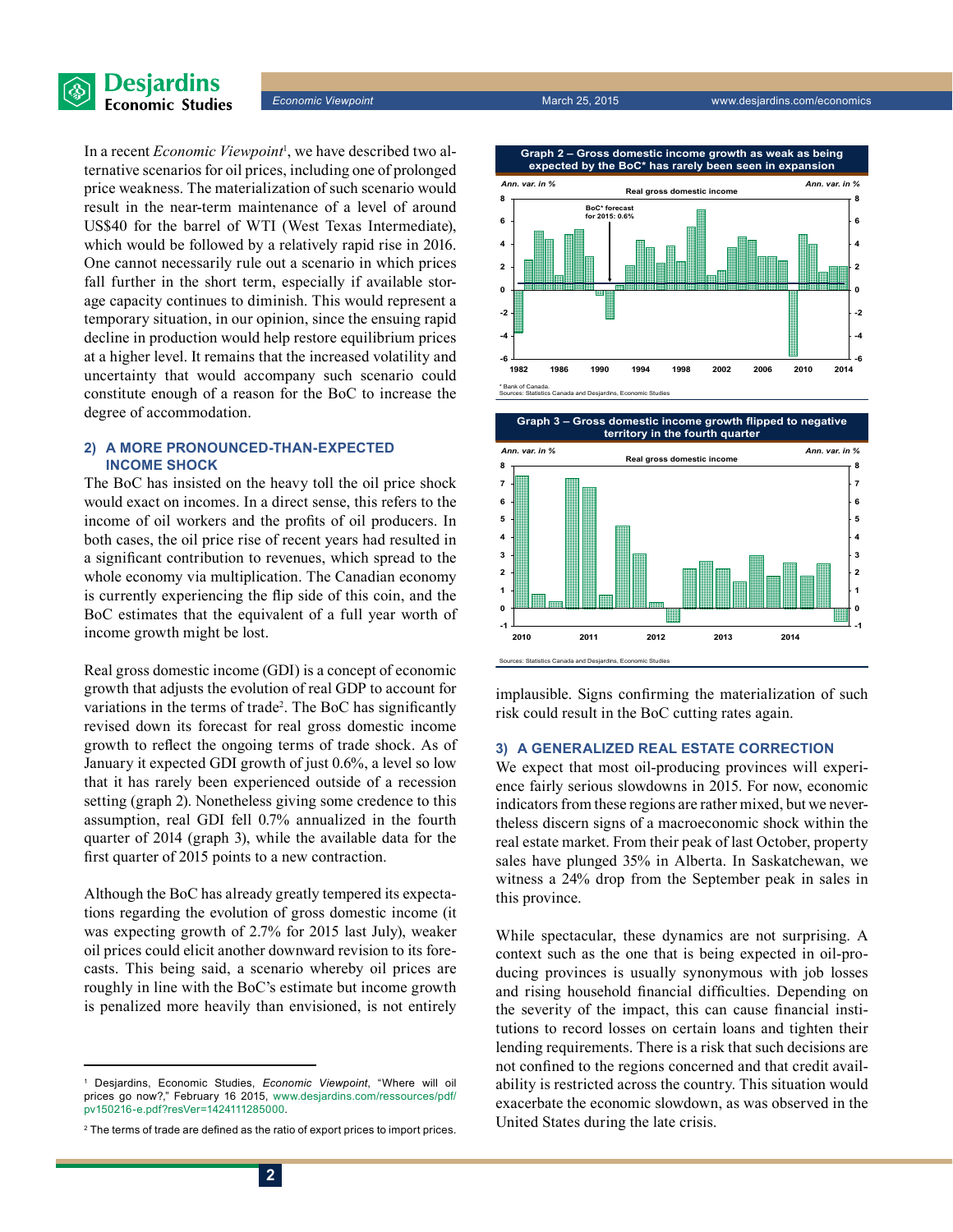

A carbon copy of the U.S. housing debacle remains a rather remote risk but it bears noting that Alberta and Saskatchewan are the only provinces where mortgages without full recourse clauses are permitted. A fall in property prices in these provinces could have a significant impact on the financial results of exposed financial institutions, if accompanied by an increase in mortgage defaults. It is hardly reassuring to observe that arrears on mortgages rose much more rapidly in Alberta than nationwide during the last recession (graph 4). More reassuring is the fact that in Alberta, high loan-to-value mortgages are mandatorily full-recourse, which significantly reduces the risk of an insidious escalation of default rates in the province.



Ultimately, one can still assume that signs fueling concerns of a severe housing correction and a tightening of financial conditions would be serious enough factors to bring the BoC to lower its policy rates again.

#### **4) Sluggish growth transition**

Theoretically, the depreciation of the currency is a promising development for Canadian exports, particularly for manufactured goods. In reality, the results are mixed so far. After having benefited from the depreciation of the Canadian dollar in the first half of 2014, real Canadian manufacturing shipments have been confined to a choppy corridor. That is to say, after adjusting for the impact of the oil price drop on nominal shipments for some of the most sensitive manufacturing industries (i.e. petroleum product refining), manufacturing sales volumes have been essentially treading water since the middle of 2014. This is despite the roughly 16% depreciation in the exchange rate from July 2014 to January 2015 inclusively (graph 5). The United States cannot be blamed. Quite to the contrary, U.S. economic growth and industrial production have been solid through this period, while U.S. real imports rose an annualized 4.7% in the second half of 2015, best performance since 2010.



Capacity constraints could partly explain the recent setbacks of Canadian manufacturers. The capacity utilization rate in the manufacturing sector has reached 83.7% in the fourth quarter of 2014, the highest level in seven years. In the manufacturing of transportation equipment, for example, the utilization rate rose to 94.1%, the most acute instance of capacity squeeze since the start of the data series in 1987 (graph 6).



To the extent that demand conditions are reasonably favourable, this should normally be positive news for business investment but neither should the current global context be overlooked. Even with a weaker currency, Canadian producers are not necessarily more competitive. Many other countries have experienced an equivalent or greater depreciation of their exchange rates recently (graph 7 on page 4). Moreover, some industries facing secular decline, such as pulp and paper, or textiles, are unlikely to be standing at the doorstep of a major renaissance. More valueadded industries should ultimately carry the baton but given the inconsistency of the global recovery so far, uncertainty remains about the timing at which decision makers in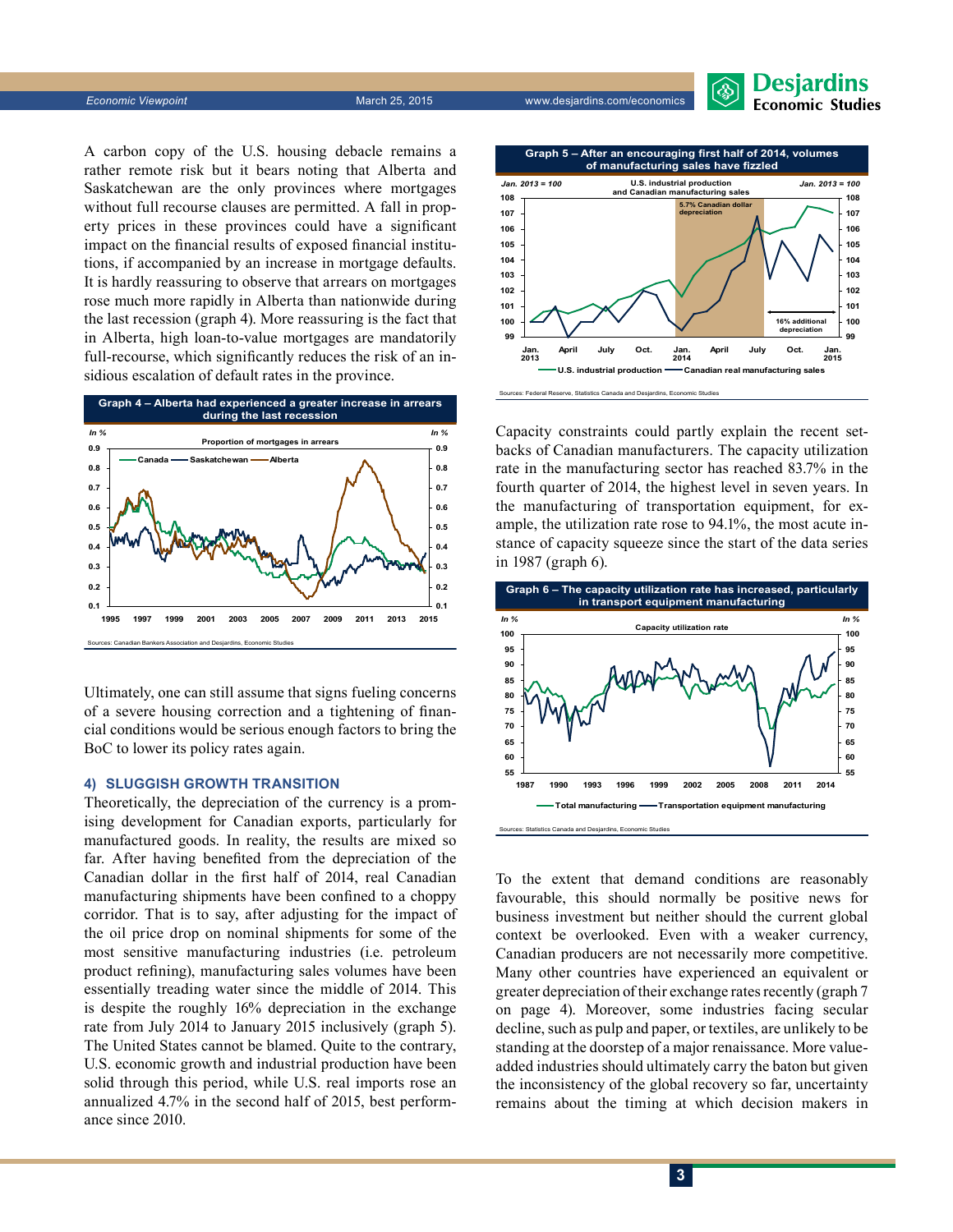



these industries will have accumulated a sufficient level of confidence to invest on a sustained basis.

Much less uncertain is the fact that the energy sector will offer a radically lower contribution to total investment growth over the coming quarters. It follows that there is a non-negligible risk that the economy finds itself confronted with a capex void. This is a key element that could prompt the BoC to cut rates, in an attempt to offset the growth shortfall.

#### **5) A major U.S. slowdown**

The U.S. economy has showed convincing signals in 2014 and all indicated that it had reached a higher growth trajectory. Job creation dynamics have remained constructive since the beginning of 2015, but this has not been the case of most other indicators (graph 8). We have revised down our forecast for real GDP growth in the first quarter of the year, now expecting 1.4%.



Consumption seems particularly amorphous since the beginning of the year, which is all the more surprising given that hires are still in full swing, gasoline prices still low, and that weak inflation translates into increasing real incomes. Business investment is not exactly gleaming, while the strong dollar acts as a significant impediment to the profitability of U.S. multinationals. Although we believe that the first quarter may prove to be a weather-induced soft patch similar to that of last year, a scenario in which domestic demand sluggishness among our main trading partner came to be prolonged, would carry adverse implications for Canadian export prospects.

In such scenario, the Federal Reserve would keep interest rates unchanged for an extended period, which would weaken the U.S. dollar. In isolation, the upshot would be a stronger Canadian dollar, impeding further on exports. The impact on the currency could however be mitigated by lower oil prices; a less vigorous U.S. economy would indeed carry negative implications on global oil demand, pushing prices down and capping the Canadian dollar. But much beyond the currency effects, U.S. growth is a crucial underpinning of Canadian economic performance. If doubts on the United States come to be amplified, the BoC might well see it appropriate to increase the degree of monetary stimulus.

#### **CONCLUSION**

It should be noted that this analysis focuses on the risks of rate cuts, but there are also risks of rate hikes. For example, if non-energy companies begin investing with more enthusiasm, if Western economies show more resilience than expected, or if inflationary pressures associated with the exchange rate pass-through intensify, it might be considered that the economy no longer needs the crutch it was offered in January. To some extent, the behavior of households could also be an influential variable. For instance, intensifying competition between mortgage lenders and an associated acceleration of household debt could be part of the considerations prompting the BoC to accelerate the normalization of rates. This is especially true as unduly prolonging accommodation could inflate household liabilities further, rendering their finances more vulnerable to the eventual monetary tightening.

Putting it all together, the current situation indicates that the BoC should keep the status quo, while monitoring closely the evolution of the risk factors aforementioned. This is our base case. That said, when considering the various alternatives, in the short term, the risk of a further rate cut appears to take more importance than that of a return to 1%. For instance, high household debt seemed an incontrovertible argument against a rate cut, which did not prevent the BoC to act by invoking the concept of insurance.